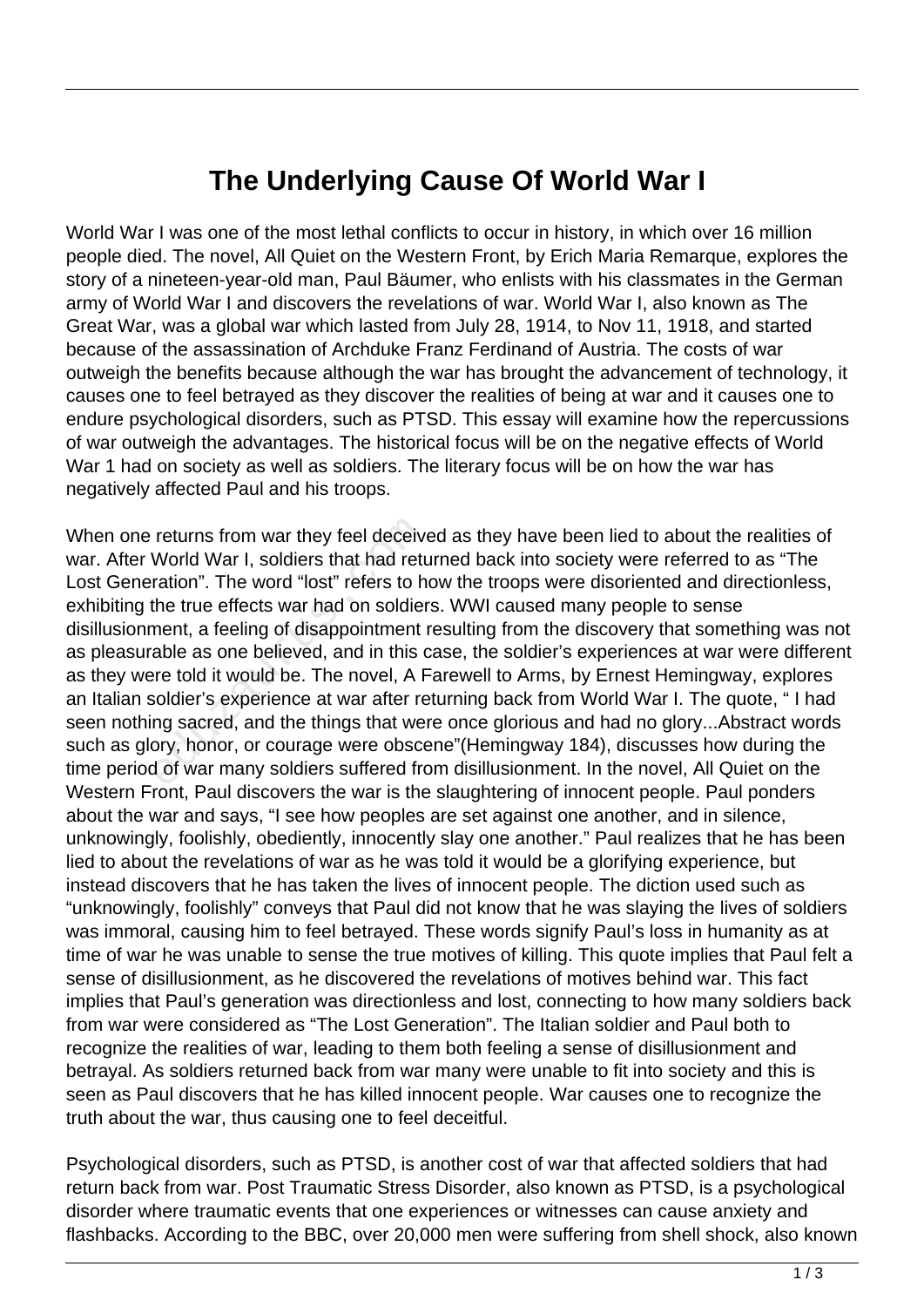as PTSD, after the war had ended. Shell shock was believed to be caused by the result of physical injuries and other traumatic events that had occurred at war. Victims who suffered shell shock often could not sleep or eat and also continued to experience several other symptoms. The article also states that 80% of shell shock victims were never able to return to military duty. This proves that being at war caused many to suffer PTSD, and this affected their daily life postwar. In the novel, Kropp, a German soldier, realizes that the war has caused destruction and chaos to enter into his life and has caused him to experience PTSD. The quote, "The first bomb, the first explosion, burst in our hearts. We are cut off from activity, from striving, from progress. We believe in such things no longer, we believe in the war"(Remarque 87-88). The phrase "the first bomb, the first explosion, burst in our hearts" connotes that the war was a traumatic experience and how the first explosion and bombs had broken him, as he realized that he was destroying the world. The tone of this quote signifies that war was horrific and left soldiers, like Kropp, shattered and broken, and also brought about anxiety. This is seen as Kropp feels a sense of fear with the events that took place during the war which causes him to experience PTSD. Both the article and Paul show the repercussions of war, which was PTSD. The article also states that traumatic events such as physical injuries led to shell shock and in Kropp's case, he experienced bombs and explosions which led to him experiencing Post Traumatic Disorder. The PTSD that soldiers from war and Kropp experience convey the costs of war and how traumatic experiences at war affects one deeply.

Although WWI has brought the advancement of technology and weaponry, it has also has taken the lives of several hundred people. Some may argue that one of the benefits of war includes the creation of new machinery helped to make the war more efficient and safer. For example, they contend that World War 1, brought the creation of new technology such as airplanes, used as a mechanism to drop bombs and attack soldiers during the war. The invention of airplanes caused war to become more efficient as soldiers were also able to fight in the air. Airplanes carried mounted machine guns that were used by pilots to annihilate enemies, and these battles in the air were referred to as "dogfights". Additionally, massive guns with explosives , known as artillery were used during war. Artilleries were effective in firing shells 75 miles away and were able to fire a shell at high angles. This argument is flawed because though the advancement of technology in WWI caused war to be effective, it had an immense impact on nations as many suffered casualties. In World War I about 40 million casualties, including civilian and military, proving that the use of technology caused millions of deaths. Russia was continually short on food, guns, ammunition, clothes, boots, blankets, and also suffered a staggering number of battlefield losses. Furthermore, Russia suffered nearly 5.5 million casualties during WWI due to the use of weaponry. Other factors including the use of technology, caused \$338 billion to be lost during WWI. Throughout World War 1, many soldiers operating machines were been unable to communicate with their comrades, therefore there were numerous miscommunications, leading to more destruction and deaths in WW1. The use of automation in WW1 had cost the lives of many and left countries such as Russia, with several civilians and soldiers wounded. Disorder. The PTSD that soldiers<br>by traumatic experiences at war a<br>WWI has brought the advancemen<br>f several hundred people. Some m<br>n of new machinery helped to mai<br>nd that World War 1, brought the<br>anism to drop bombs and a

In conclusion, the costs of war outweigh the benefits as war has caused one to feel betrayed as they discover the revelations of war and obtain psychological disorders, such as Post-Traumatic Stress Disorder(PTSD). Paul feels betrayed due to his experience as war, as he was told that war would be a glorious experience, but he discovers that war destructed his life. Soldiers who came back from the war were referred to as "The Lost Generation", as many were unable to adapt back into society. Kropp experiences PTSD due to the traumatic event of constant a bomb and explosions, proving that war causes one to endure mental trauma. Although one benefit of war is the advancement of technology, it has cost the lives of several people. War is